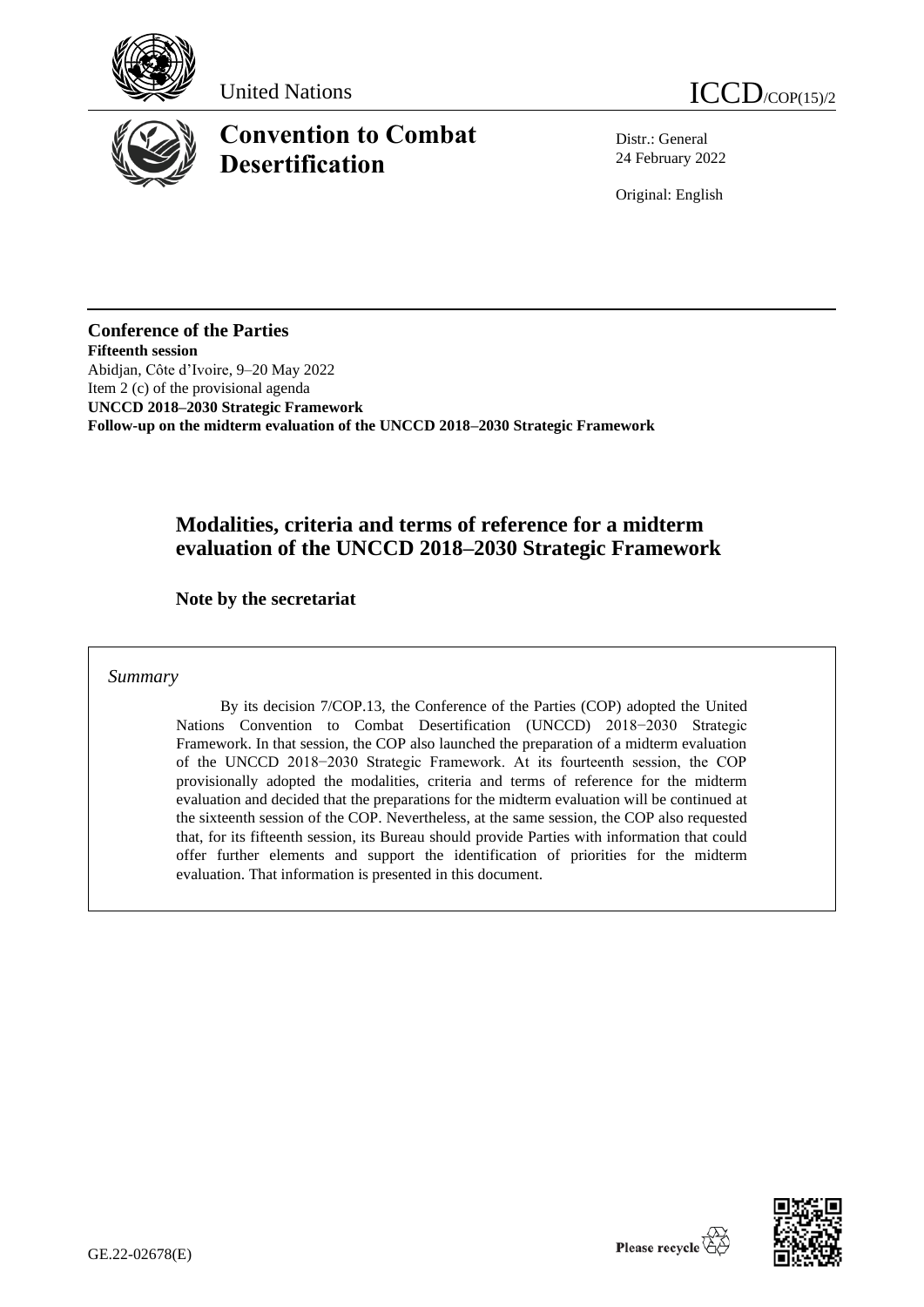## Contents

|                                                                          | Paragraphs Page |                |
|--------------------------------------------------------------------------|-----------------|----------------|
|                                                                          | $1-4$ 3         |                |
| II. Potential further elements and priorities for the midterm evaluation | $5-6$ 3         |                |
|                                                                          | $7 - 8$         | $\overline{4}$ |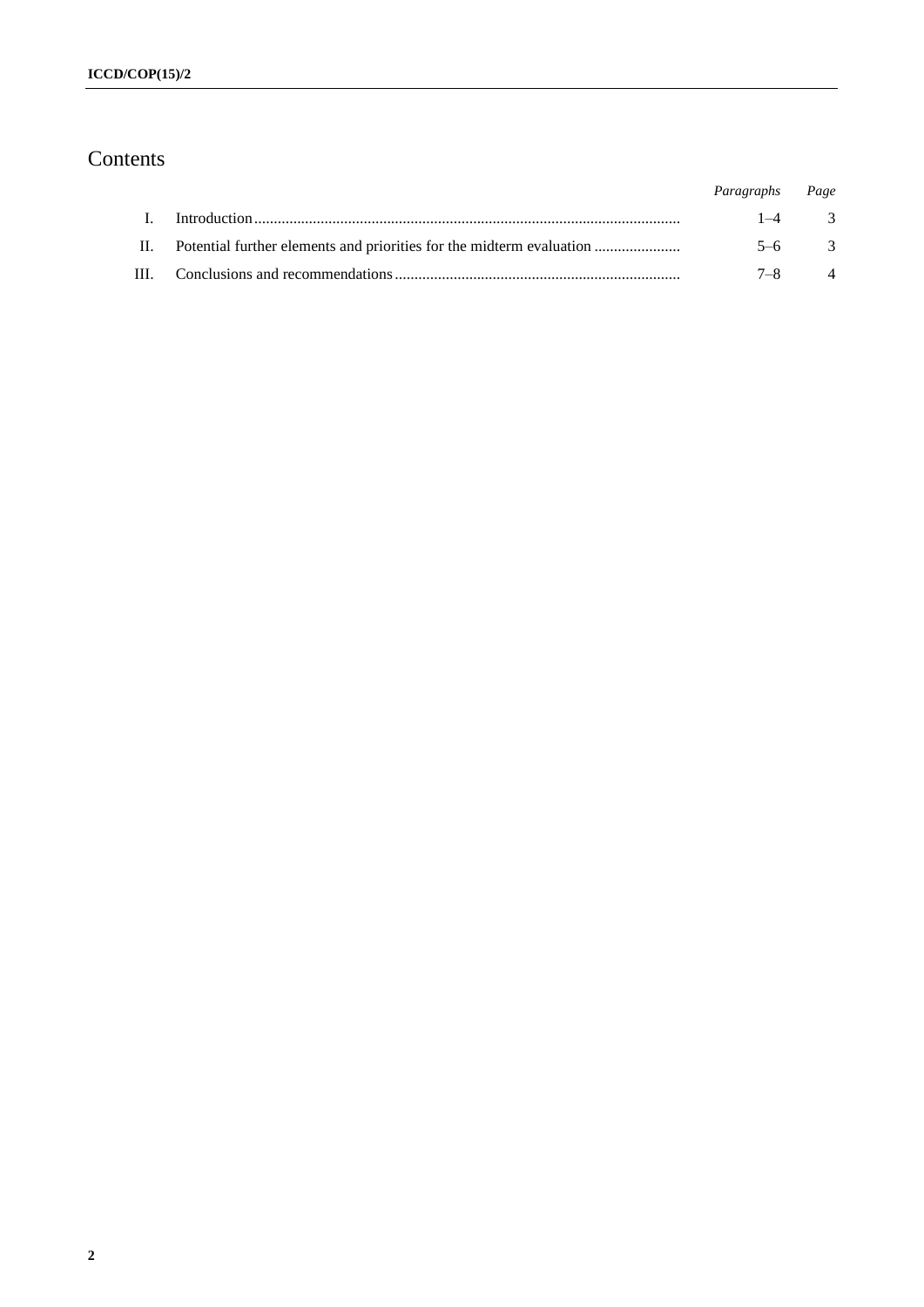## **I. Introduction**

1. By its decision 7/COP.13, the Conference of the Parties (COP) adopted the United Nations Convention to Combat Desertification (UNCCD) 2018−2030 Strategic Framework and encouraged Parties to apply this Strategic Framework in their national policies, programmes, plans and processes relating to desertification/land degradation and drought.

2. By its decision 13/COP.13 concerning additional procedures or institutional mechanisms to assist the COP in regularly reviewing the implementation of the Convention and the terms of reference of the Committee for the Review of the Implementation of the Convention, the COP further decided that its Bureau is to prepare appropriate modalities, criteria and terms of reference for a midterm evaluation of the UNCCD 2018–2030 Strategic Framework with a view to their adoption at the fourteenth session of the Conference of the Parties (COP 14).

3. In line with the decisions mentioned above, the Bureau of the COP presented its proposal on the modalities, criteria and terms of reference for the midterm evaluation in document ICCD/COP(14)/3 for consideration at COP 14. That COP welcomed and provisionally adopted the modalities, criteria and terms of reference for the midterm evaluation, as proposed by the Bureau, as contained in document  $ICCD/COP(14)/3$ .<sup>1</sup> At its fourteenth session, the COP requested the Bureau to review and, as needed, update the modalities, criteria and terms of reference for COP 16 in 2023, at which time the preparations for the midterm evaluation will be continued. At its fourteenth session, the COP further decided to include in these preparations at COP 16 the establishment of an intergovernmental working group to oversee the evaluation process, and requested the Bureau to outline the terms of reference for this intergovernmental working group, including its purpose, composition and main working modalities, for consideration at COP 16.

4. In addition to deciding on how to complete the preparations for the midterm evaluation at COP 16, the COP, at its fourteenth session, provided some elements for the Bureau to consider when conducting the review of the provisionally adopted modalities, criteria and terms of reference for the midterm evaluation. The COP also requested the Bureau to inform Parties, at COP 15, about the ongoing discussions on preparing for the midterm evaluation with a view to gathering further elements and identifying priorities for its proposal on the modalities, criteria and terms of reference. Such information is presented in this document.

#### **II. Potential further elements and priorities for the midterm evaluation**

5. The elements provided by the COP at its fourteenth session on the modalities, criteria and terms of reference for the midterm evaluation were about the evaluation criteria, the scope of the assessment of effectiveness, and specific aspects of the independent assessment that will form the first component of the midterm evaluation. Building on recent developments, further elements in the same areas may be considered to be included in the upcoming Bureau review of the provisionally adopted modalities, criteria and terms of reference for the midterm evaluation, as follows:

(a) At its fourteenth session, the COP requested the inclusion of impact and sustainability in the midterm evaluation criteria. To follow the standard evaluation criteria of the Organisation for Economic Co-operation and Development/Development Assistance Committee, coherence could also be added;

(b) At the same session, the COP also requested broadening the assessment of effectiveness concerning the implementation of the UNCCD 2018–2030 Strategic

<sup>&</sup>lt;sup>1</sup> [<https://www.unccd.int/official-documentscop-14-new-delhi-india-2019/iccdcop143>](https://www.unccd.int/official-documentscop-14-new-delhi-india-2019/iccdcop143).